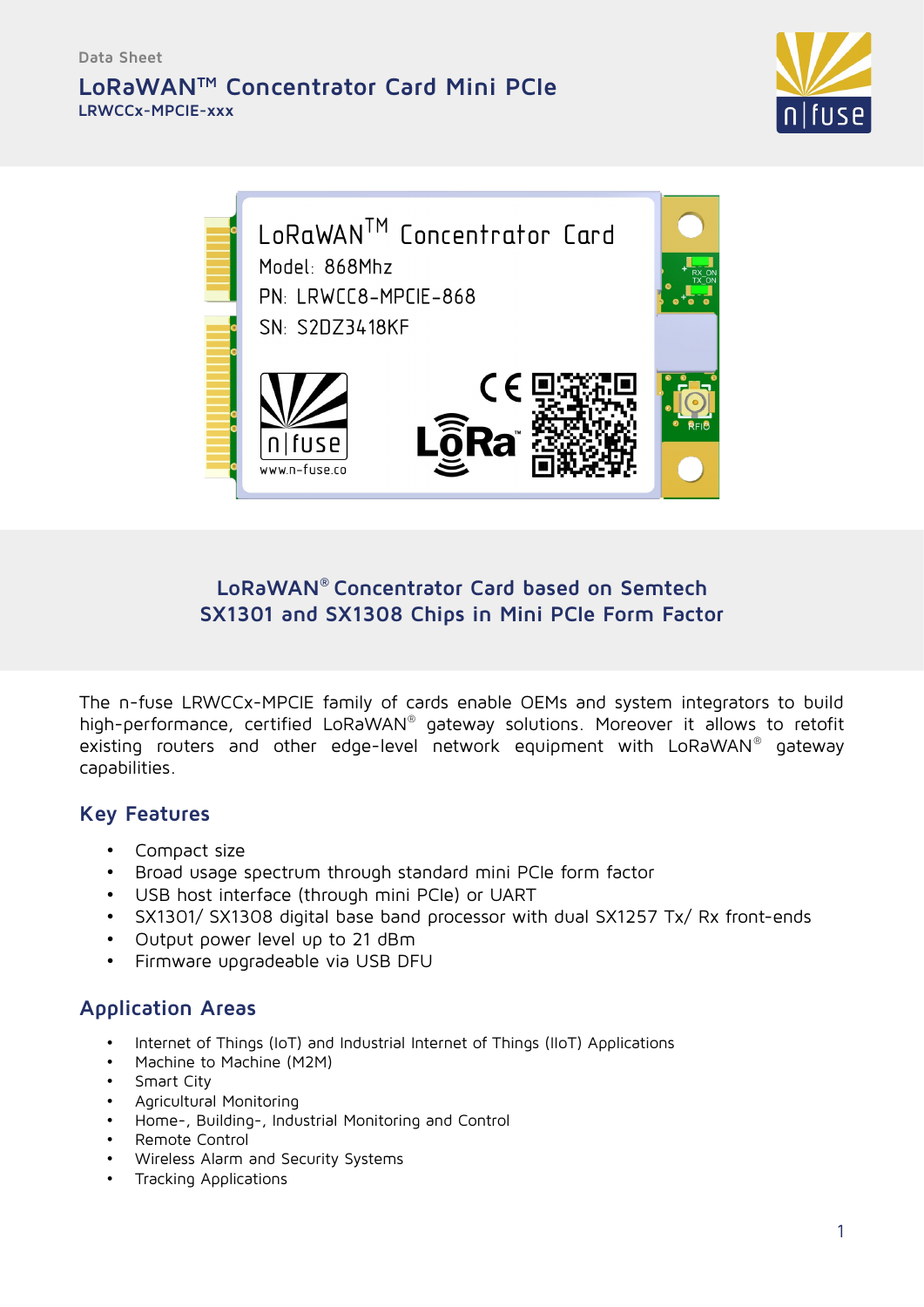# **Specifications**

| Category                       | Feature                    | Description                                                                                                                                                                                                     |  |
|--------------------------------|----------------------------|-----------------------------------------------------------------------------------------------------------------------------------------------------------------------------------------------------------------|--|
| General Radio                  | Semtech Radios             | SX1301/ SX1308 and 2x SX1257                                                                                                                                                                                    |  |
| Connectors                     | Connector Type             | Mini PCI Express (full length)                                                                                                                                                                                  |  |
|                                | External Antenna           | U.FL connector 50 $\Omega$ impedance                                                                                                                                                                            |  |
| Host Interface                 |                            | USB Version 2 or greater (default)<br>UART with alternative firmware                                                                                                                                            |  |
| Power                          | Input Voltage              | 3.3 VDC $+/-$ 5%                                                                                                                                                                                                |  |
|                                | Consumption                | $TX$ (max):<br>450 mA<br>RX (all channels): 340 mA<br>Idle:<br>40 mA                                                                                                                                            |  |
| <b>RF</b>                      | Frequency Range            | 863 to 870 MHz <sup>a</sup><br>915 to 928 MHz b                                                                                                                                                                 |  |
|                                | Sensitivity                | а                                                                                                                                                                                                               |  |
|                                |                            | Up to -124 dBm at SF7, BW 125 KHz<br>Up to -138 dBm at SF12, BW 125 kHz<br>b.                                                                                                                                   |  |
|                                |                            | Up to -125 dBm at SF7, BW 125 KHz<br>Up to -139 dBm at SF12, BW 125 kHz                                                                                                                                         |  |
|                                | Max RF Output<br>Power     | Up to $+21$ dBm                                                                                                                                                                                                 |  |
| Modulation                     | $L$ o $Ra^{\circledR}$     |                                                                                                                                                                                                                 |  |
| Status Indication              | LEDs, green                | <b>Rx</b><br>Tx                                                                                                                                                                                                 |  |
| Host Software                  | HAL user space<br>driver   | https://github.com/Lora-net/picoGW_hal                                                                                                                                                                          |  |
|                                | Packet forwarder           | https://github.com/Lora-net/picoGW_packet_forwarder                                                                                                                                                             |  |
| Firmware                       | For MCU (STM32)            | https://github.com/Lora-net/picoGW_mcu<br>Variants for USB/ CDC and UART available. Note that<br>the UART variant is not mini PCIe compatible.                                                                  |  |
| Operating Conditions           | Temperature<br>(operating) | -40 to +75 $^{\circ}$ C $^{\circ}$<br>-40 to +70 $^{\circ}$ C $^{2}$<br>The Tx power rises with lower temperatures. It might be<br>necessary to limiting the TX power to comply with your<br>regulatory domain. |  |
|                                | Humidity                   | 10% ~ 90% RH Non-condensing                                                                                                                                                                                     |  |
| Physical Properties            | Dimensions WxHxD           | 51 x 30 x 4.8 mm (device)<br>51 x 30 x 1 mm (PCB)                                                                                                                                                               |  |
|                                | Weight                     | و 9                                                                                                                                                                                                             |  |
| Regulatory                     | Certifications             | CE (Radio Equipment Directive 2014/53/EU) <sup>a</sup><br>FCC (FCC ID: 2AY53LRWCC1915) <sup>b</sup><br>LoRa® Alliance a, b                                                                                      |  |
|                                | Materials                  | RoHS, REACH                                                                                                                                                                                                     |  |
| Warranty                       |                            | 12 months for B2B customers<br>24 months for B2C customers                                                                                                                                                      |  |
| $1$ for SX1301, $2$ for SX1308 |                            | <sup>ª</sup> for 868 Mhz, <sup>b</sup> for 915 Mhz                                                                                                                                                              |  |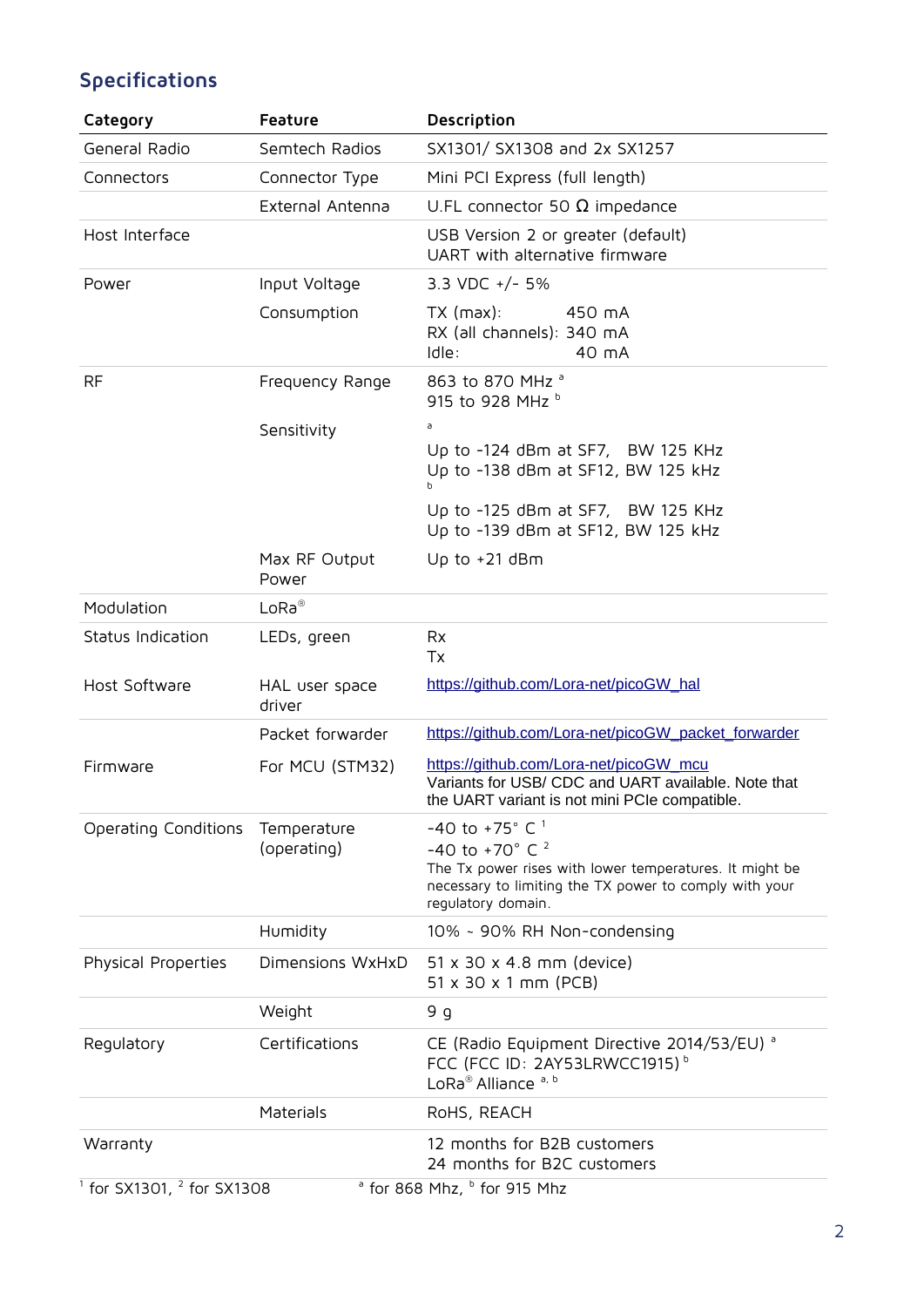## **Block Diagram**



### **Interfaces**

#### Mini-PCIe Connector

The concentrator card is compliant with the mini PCIe specification and can thus be used in any compatible host system. Some reserved pins are used and others re-purposed as shown in the following table.

| Pin #          | Symbol       | <b>Type</b>              | Description                                                               |
|----------------|--------------|--------------------------|---------------------------------------------------------------------------|
| 1              | <b>NC</b>    | $\overline{\phantom{a}}$ |                                                                           |
| $\overline{2}$ | VCC          | power                    |                                                                           |
| 3              | <b>NC</b>    | $\overline{\phantom{a}}$ |                                                                           |
| 4              | <b>GND</b>   | power                    |                                                                           |
| 5              | <b>PPS</b>   | input                    | Pulse per second signal usually from GNSS devices for<br>accurate timing. |
| 6              | <b>NC</b>    | $\overline{\phantom{a}}$ |                                                                           |
| $\overline{7}$ | <b>NC</b>    | $\overline{\phantom{0}}$ |                                                                           |
| 8              | <b>NC</b>    |                          |                                                                           |
| 9              | <b>GND</b>   | power                    |                                                                           |
| 10             | SWDIO        |                          | input/ output STLink serial I/O line                                      |
| 11             | <b>NC</b>    |                          |                                                                           |
| 12             | <b>SWCLK</b> | input                    | STLink clock                                                              |
| 13             | <b>NC</b>    |                          |                                                                           |
| 14             | <b>NC</b>    |                          |                                                                           |
| 15             | <b>GND</b>   | power                    |                                                                           |
| 16             | <b>BOOTO</b> | input                    | MCU bootO signal                                                          |
| 17             | <b>NC</b>    |                          |                                                                           |
| 18             | <b>GND</b>   | power                    |                                                                           |
| 19             | <b>NC</b>    |                          |                                                                           |
| 20             | nDISABLE     | input                    | Low active radio disable                                                  |
| 21             | <b>GND</b>   | power                    |                                                                           |
| 22             | nRESET       | input                    | Low active MCU reset signal                                               |
| 23             | <b>NC</b>    | $\overline{\phantom{a}}$ |                                                                           |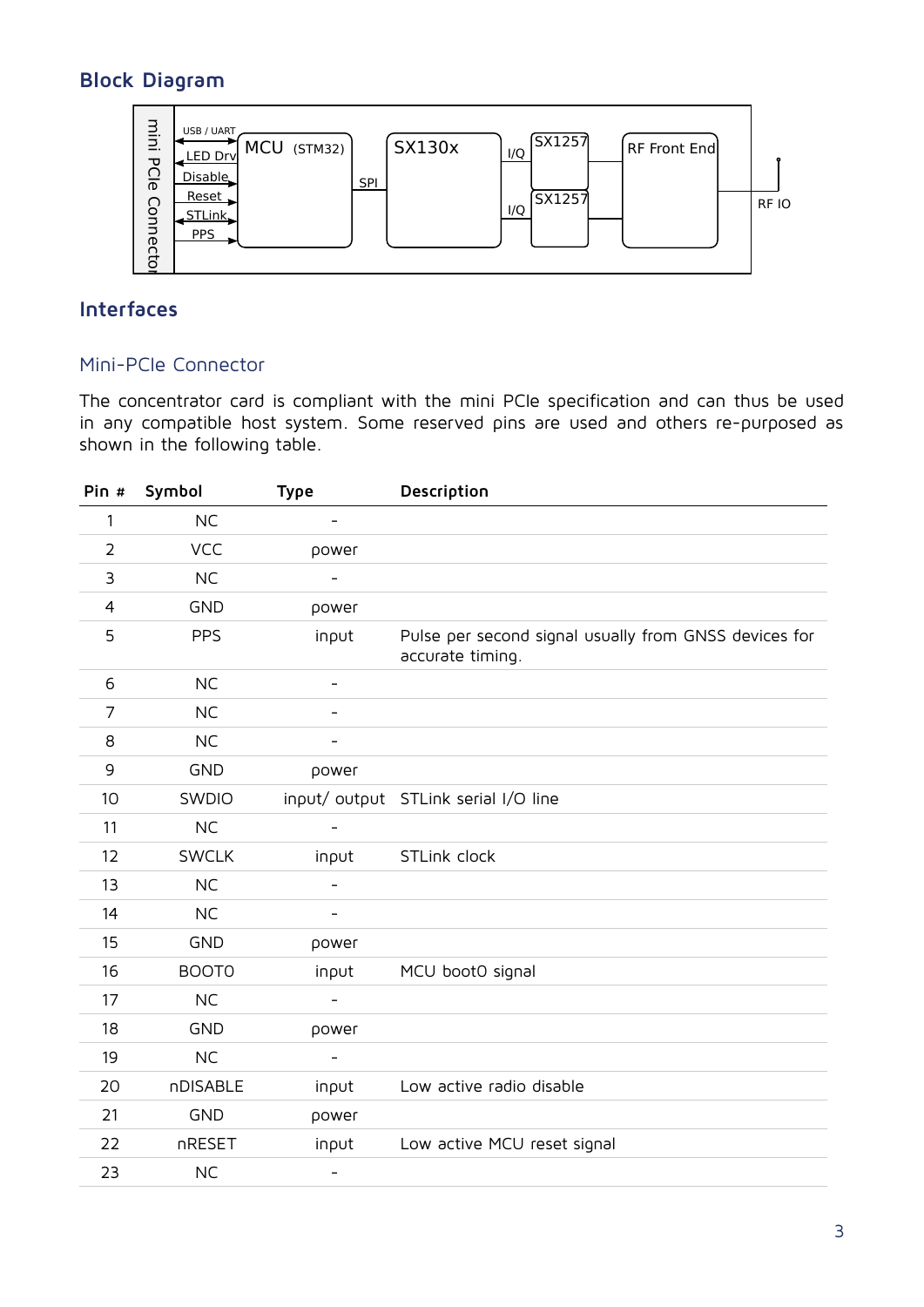| Pin # | Symbol         | <b>Type</b>              | Description                             |
|-------|----------------|--------------------------|-----------------------------------------|
| 24    | <b>VCC</b>     | power                    |                                         |
| 25    | <b>NC</b>      |                          |                                         |
| 26    | <b>GND</b>     | power                    |                                         |
| 27    | <b>GND</b>     | power                    |                                         |
| 28    | <b>NC</b>      | $\overline{\phantom{a}}$ |                                         |
| 29    | <b>GND</b>     | power                    |                                         |
| 30    | <b>NC</b>      | $\overline{\phantom{a}}$ |                                         |
| 31    | <b>NC</b>      |                          |                                         |
| 32    | <b>NC</b>      | $\overline{\phantom{a}}$ |                                         |
| 33    | <b>NC</b>      | $\overline{\phantom{a}}$ |                                         |
| 34    | <b>GND</b>     | power                    |                                         |
| 35    | <b>GND</b>     | power                    |                                         |
| 36    | $USB_D - / Tx$ |                          | input/output USB data - / UART Tx       |
| 37    | <b>GND</b>     | power                    |                                         |
| 38    | $USB_D+ / Rx$  |                          | input/output USB data + / UART Rx       |
| 39    | <b>VCC</b>     | power                    |                                         |
| 40    | <b>GND</b>     | power                    |                                         |
| 41    | <b>VCC</b>     | power                    |                                         |
| 42    | nTX            | output                   | Open drain LED driver for Tx indication |
| 43    | <b>GND</b>     | power                    |                                         |
| 44    | nRX            | output                   | Open drain LED driver for Rx indication |
| 45    | <b>NC</b>      |                          |                                         |
| 46    | <b>NC</b>      | $\overline{\phantom{a}}$ |                                         |
| 47    | <b>NC</b>      |                          |                                         |
| 48    | $\sf NC$       |                          |                                         |
| 49    | $NC$           |                          |                                         |
| 50    | <b>GND</b>     | power                    |                                         |
| 51    | $\sf NC$       |                          |                                         |
| 52    | VCC            | power                    |                                         |

NC = Not Connected VCC = 3.3 V Power Supply GND = Ground

#### RF IO Port

The RF IO port is a U.Fl type connector for the connection to the antenna. Usually a 'pigtail' cable with a U.Fl to SMA or N-Type connector is used for this.

 Note: that the device must not be used without a proper 50 Ohm load on the RF IO port.